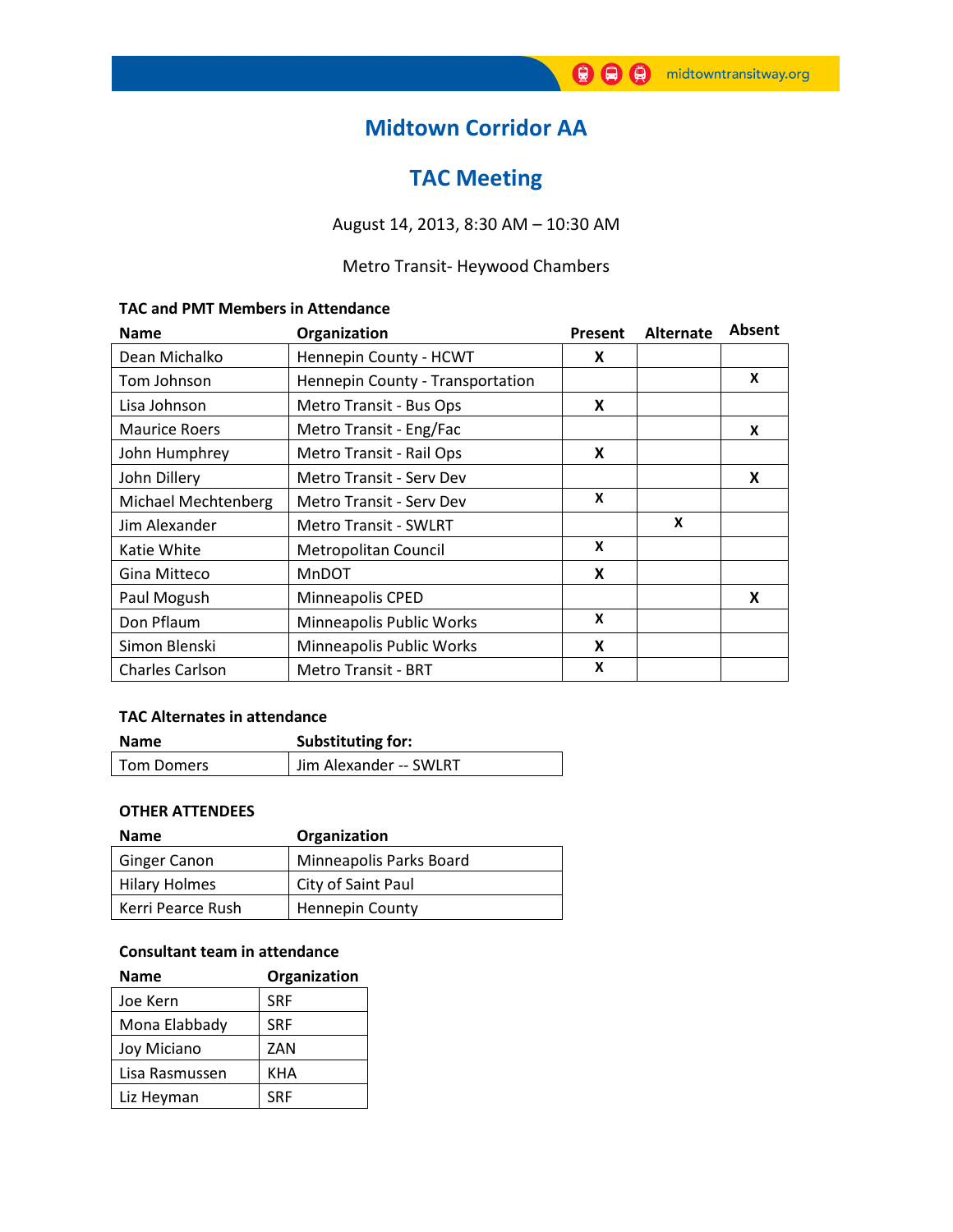# Meeting Agenda

- 1. Update on outreach activities since last meeting
	- Focusing on contacting hard to reach populations by getting out into the community.
	- PMT members made visits to Phillips West, Horn Tower, and 15-20 other block parties on National Night Out.
	- Mike asked the TAC to let the PMT know if there are any community events in the near future that we could piggy back on.
- 2. Evaluation Measures Mona Elabbady reviewed each evaluation measure
	- The project will be looking at an enhanced bus extension, however the extension will not be fully evaluated like the other alternatives, because it is outside of the study area.
		- o Ridership for the extension will be estimated using the ATCS ridership forecasts as a base.
		- $\circ$  SRF will also be updating the Lake Street forecasts using the assumptions from ATCS, but using the updated regional model assumptions.
	- A TAC member asked for a definition of a "corridor trip." A corridor trip counts as any trip take on the transit improvement, regardless of whether it begins or ends in the corridor.
		- o This keeps transfers from artificially boosting the project's numbers
		- o It was noted that regional forecast model has the ability to calculate all trips taken in the corridor separately (ie trips taken on the project, plus retained local bus service, called 'corridor utilization) and these numbers can be reported if the PMT wants them.
		- o The consultant team is still working out the details for the economic development analysis.
		- o The consultant team is working with the non-profit HousingLink for the affordable housing evaluation measure. The team will be using the same analysis used for the Southwest LRT Project.
		- $\circ$  Mona clarified that the "subsidy per passenger" is based on the O&M costs only and does not include an offset for fares.
		- o Mona explained that at the AA level we are only identifying potentially impacted areas/land uses for this evaluation.
		- $\circ$  It was noted that change in VMT associated with the transit improvements are an output of the regional model.
- 3. Definition of Alternatives
	- Lisa Rasmussen walked through the project concept layouts.
		- o Lisa noted that members of the PMT met with Metro Transit Rail Operations to get their input on the concept design. Rail Operations asked that the project team incorporate the cost of train stop technology into our capital costs.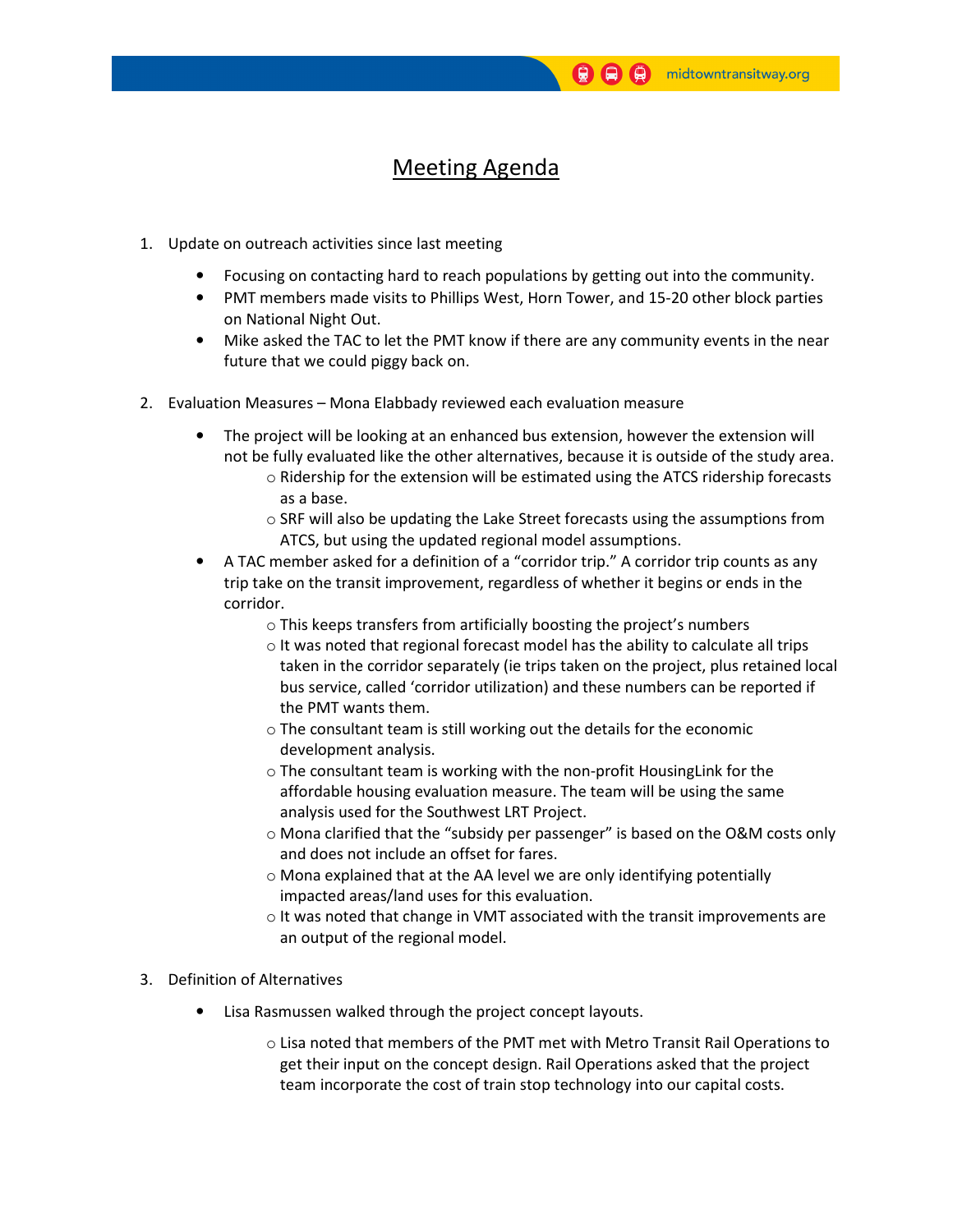- If train stop technology is assumed, rail operations is ok with the project's assumed single track sections on the ends of the alignment
- $\circ$  The TAC discussed how the West Lake Station will interface with SWLRT
	- It was noted that SWLRT design in this area is a fluid situation.
	- The vertical situation may have to connect to a deep tunnel.
- $\circ$  Lisa explained that there is not enough room to have the Hennepin rail station directly under the existing Uptown Transit Center. Instead, the station will be on the side of existing bridge, but will have a pedestrian connection to the transit center.
- $\circ$  Don Pflaum suggested that team meet with staff from the City of Minneapolis to discuss the current plans for the area around Nicollet Ave.
- $\circ$  Lisa noted that a pedestrian connection is planned between the rail station at 35W/Stevens and the Green Crescent (part of the Lake Street Access project)
- $\circ$  13th/14th Ave: The trail will be pushed into the north portal in this location and trail access points will have to be modified, but there will be no lasting significant impact to the trail in this location.
- o A TAC member asked how increasing the frequencies would affect the train meet locations.
	- Mike explained that even at 7.5 minute frequencies train meets do not occur in the planned single track segments. Also not a problem at 10 minute frequencies.
- $\circ$  A TAC member asked the project team to calculate the maximum number of riders that this design concept can handle to see how the corridor could accommodate future growth.
- Lisa Rasmussen walked through the Greenway station designs
	- o Stations are sized to accommodate a one car LRV vehicle (i.e. a smaller version of the Hiawatha/Central LRT stations)
	- o Lisa noted that the green strip shown on the plan view graphics between the bike path and the walking path is not actually grass. The strip will be removed.
	- $\circ$  A TAC member noted that the current station design means pedestrians will be able to cross in front of the train, potentially causing the train to run off schedule.
		- Lisa explained that all stations must have two means of egress, however one can be an emergency only egress point.
	- $\circ$  A TAC member asked that we run the conceptual design by emergency services staff for their input on how retaining walls and other details must be designed, so they can accommodate emergency vehicles.
	- o Lisa will check into the stair height assumptions in the head house.
	- Lisa walked through the enhanced bus station designs.
		- $\circ$  Station markers will be placed on the head house and on the street, so people looking down the street can see the marker.
		- o The assumption is the stations will be far side where possible.
		- o The project team will be looking to guidance from Snelling Avenue ABRT to decide where to place local bus stops in relation to the enhanced bus stations.
		- o Bump out stations will be used where there are existing bump outs (will need to be extended) and where there currently is street parking.
		- o A TAC member asked if we could show more clearance space behind the shelter.